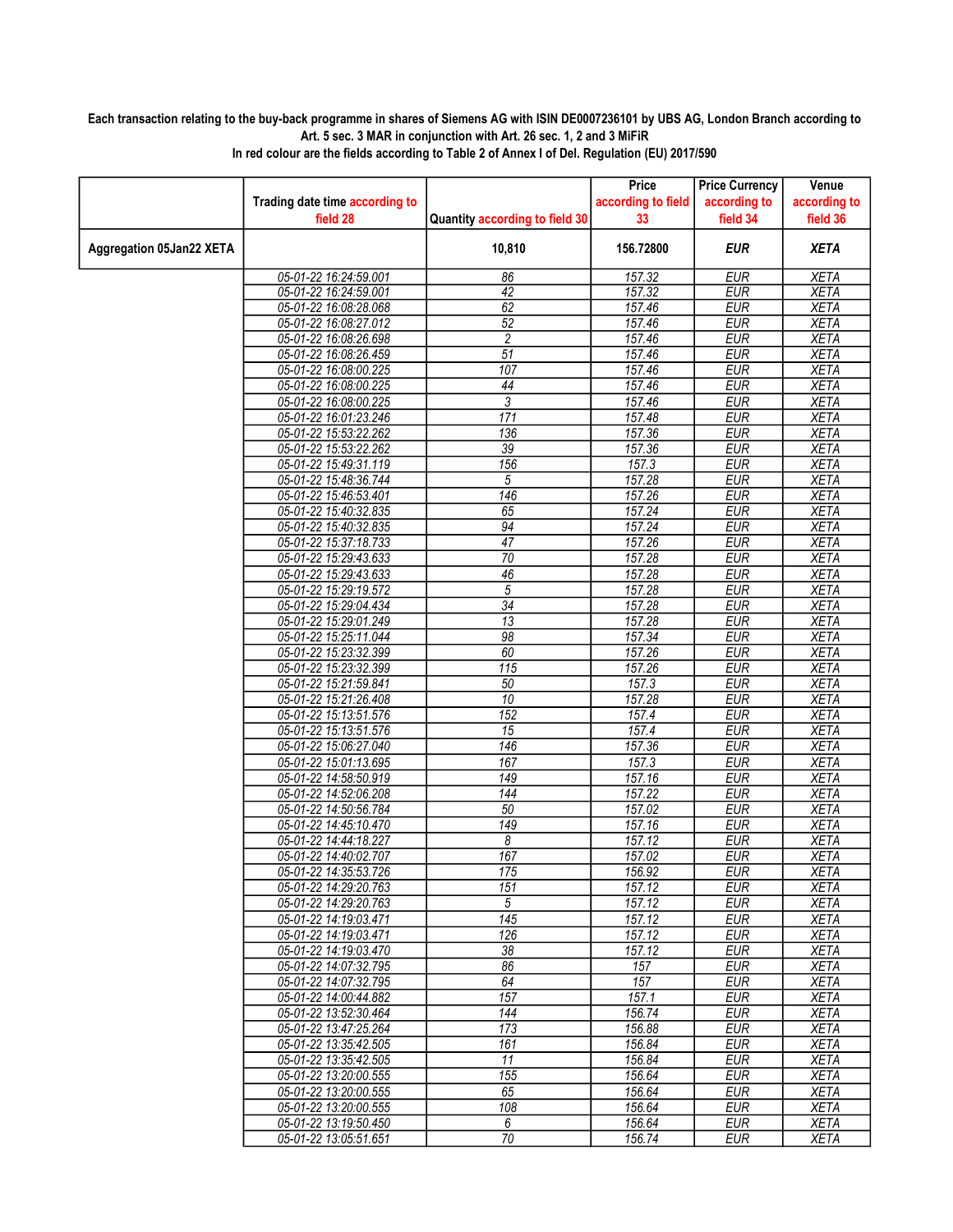| 05-01-22 13:05:51.651 | 83               | 156.74 | <b>EUR</b> | <b>XETA</b> |
|-----------------------|------------------|--------|------------|-------------|
| 05-01-22 12:51:55.242 | 155              | 156.76 | <b>EUR</b> | <b>XETA</b> |
| 05-01-22 12:33:28.862 | 176              | 156.6  | <b>EUR</b> | <b>XETA</b> |
| 05-01-22 12:33:03.182 | 135              | 156.62 | <b>EUR</b> | <b>XETA</b> |
| 05-01-22 12:33:03.182 | 42               | 156.62 | <b>EUR</b> | <b>XETA</b> |
| 05-01-22 12:15:12.872 | 160              | 156.78 | <b>EUR</b> | <b>XETA</b> |
|                       |                  |        |            |             |
| 05-01-22 12:15:10.808 | 15               | 156.78 | <b>EUR</b> | <b>XETA</b> |
| 05-01-22 12:03:28.110 | 9                | 156.58 | <b>EUR</b> | <b>XETA</b> |
| 05-01-22 12:03:28.110 | 145              | 156.58 | <b>EUR</b> | <b>XETA</b> |
| 05-01-22 12:03:28.110 | 137              | 156.58 | <b>EUR</b> | <b>XETA</b> |
| 05-01-22 12:03:28.110 | 20               | 156.58 | <b>EUR</b> | <b>XETA</b> |
| 05-01-22 12:02:39.121 | 86               | 156.52 | <b>EUR</b> | <b>XETA</b> |
| 05-01-22 11:43:50.349 | 162              | 156.12 | <b>EUR</b> | <b>XETA</b> |
| 05-01-22 11:26:31.476 | 31               | 156.26 | <b>EUR</b> | <b>XETA</b> |
| 05-01-22 11:26:31.476 | 144              | 156.26 | <b>EUR</b> | <b>XETA</b> |
| 05-01-22 11:23:05.170 | 164              | 156.32 | <b>EUR</b> | <b>XETA</b> |
|                       |                  |        |            |             |
| 05-01-22 11:16:30.798 | 148              | 156.28 | <b>EUR</b> | <b>XETA</b> |
| 05-01-22 11:03:40.639 | 176              | 156.32 | <b>EUR</b> | <b>XETA</b> |
| 05-01-22 10:51:09.318 | 39               | 156.6  | <b>EUR</b> | <b>XETA</b> |
| 05-01-22 10:51:09.317 | 116              | 156.6  | <b>EUR</b> | <b>XETA</b> |
| 05-01-22 10:42:25.891 | 17               | 156.82 | <b>EUR</b> | <b>XETA</b> |
| 05-01-22 10:42:25.891 | 145              | 156.8  | <b>EUR</b> | <b>XETA</b> |
| 05-01-22 10:42:25.890 | 147              | 156.8  | <b>EUR</b> | <b>XETA</b> |
| 05-01-22 10:30:20.474 | 45               | 157.04 | <b>EUR</b> | <b>XETA</b> |
| 05-01-22 10:30:20.474 | 126              | 157.04 | <b>EUR</b> | <b>XETA</b> |
| 05-01-22 10:21:13.724 | 32               | 156.74 | <b>EUR</b> | <b>XETA</b> |
|                       |                  |        |            |             |
| 05-01-22 10:21:13.724 | 137              | 156.74 | <b>EUR</b> | <b>XETA</b> |
| 05-01-22 10:19:53.056 | 150              | 156.64 | <b>EUR</b> | <b>XETA</b> |
| 05-01-22 10:19:53.056 | $\boldsymbol{8}$ | 156.64 | <b>EUR</b> | <b>XETA</b> |
| 05-01-22 10:10:40.923 | $\overline{41}$  | 156.6  | <b>EUR</b> | <b>XETA</b> |
| 05-01-22 10:10:40.923 | 35               | 156.6  | <b>EUR</b> | <b>XETA</b> |
| 05-01-22 10:10:40.923 | 103              | 156.6  | <b>EUR</b> | <b>XETA</b> |
| 05-01-22 09:58:04.131 | 23               | 156.36 | <b>EUR</b> | <b>XETA</b> |
| 05-01-22 09:58:04.131 | 90               | 156.36 | <b>EUR</b> | <b>XETA</b> |
| 05-01-22 09:58:04.131 | 48               | 156.36 | <b>EUR</b> | <b>XETA</b> |
| 05-01-22 09:49:54.838 | 153              | 156.4  | <b>EUR</b> | <b>XETA</b> |
| 05-01-22 09:46:15.889 | 54               | 156.48 | <b>EUR</b> | <b>XETA</b> |
| 05-01-22 09:46:15.889 | $\overline{13}$  | 156.48 | <b>EUR</b> | <b>XETA</b> |
| 05-01-22 09:45:39.230 |                  |        |            |             |
|                       | 34               | 156.48 | EUR        | <b>XETA</b> |
| 05-01-22 09:45:15.171 | 59               | 156.48 | <b>EUR</b> | <b>XETA</b> |
| 05-01-22 09:31:50.112 | 30               | 156.54 | EUR        | XETA        |
| 05-01-22 09:31:50.112 | 144              | 156.54 | <b>EUR</b> | <b>XETA</b> |
| 05-01-22 09:21:08.640 | 153              | 156.64 | EUR        | XETA        |
| 05-01-22 09:20:56.017 | 78               | 156.66 | EUR        | <b>XETA</b> |
| 05-01-22 09:20:56.017 | 98               | 156.66 | <b>EUR</b> | <b>XETA</b> |
| 05-01-22 09:13:56.273 | 159              | 156.44 | <b>EUR</b> | <b>XETA</b> |
| 05-01-22 09:05:32.258 | 160              | 156.3  | <b>EUR</b> | <b>XETA</b> |
| 05-01-22 08:54:38.378 | 163              | 155.98 | <b>EUR</b> | <b>XETA</b> |
| 05-01-22 08:54:38.378 | 119              | 155.98 | <b>EUR</b> | <b>XETA</b> |
| 05-01-22 08:54:38.378 | 27               | 155.98 | <b>EUR</b> | <b>XETA</b> |
| 05-01-22 08:41:29.280 | 101              | 155.98 | EUR        | <b>XETA</b> |
|                       |                  |        |            |             |
| 05-01-22 08:41:29.280 | 76               | 155.98 | <b>EUR</b> | <b>XETA</b> |
| 05-01-22 08:33:55.403 | 153              | 155.92 | <b>EUR</b> | <b>XETA</b> |
| 05-01-22 08:32:24.439 | 38               | 156.02 | <b>EUR</b> | <b>XETA</b> |
| 05-01-22 08:32:24.439 | 109              | 156.02 | <b>EUR</b> | <b>XETA</b> |
| 05-01-22 08:26:38.260 | 32               | 156.34 | <b>EUR</b> | <b>XETA</b> |
| 05-01-22 08:26:38.260 | 130              | 156.34 | <b>EUR</b> | <b>XETA</b> |
| 05-01-22 08:20:05.463 | 87               | 155.8  | <b>EUR</b> | <b>XETA</b> |
| 05-01-22 08:20:05.463 | 91               | 155.8  | <b>EUR</b> | <b>XETA</b> |
| 05-01-22 08:17:23.034 | 98               | 155.78 | EUR        | <b>XETA</b> |
|                       |                  |        |            |             |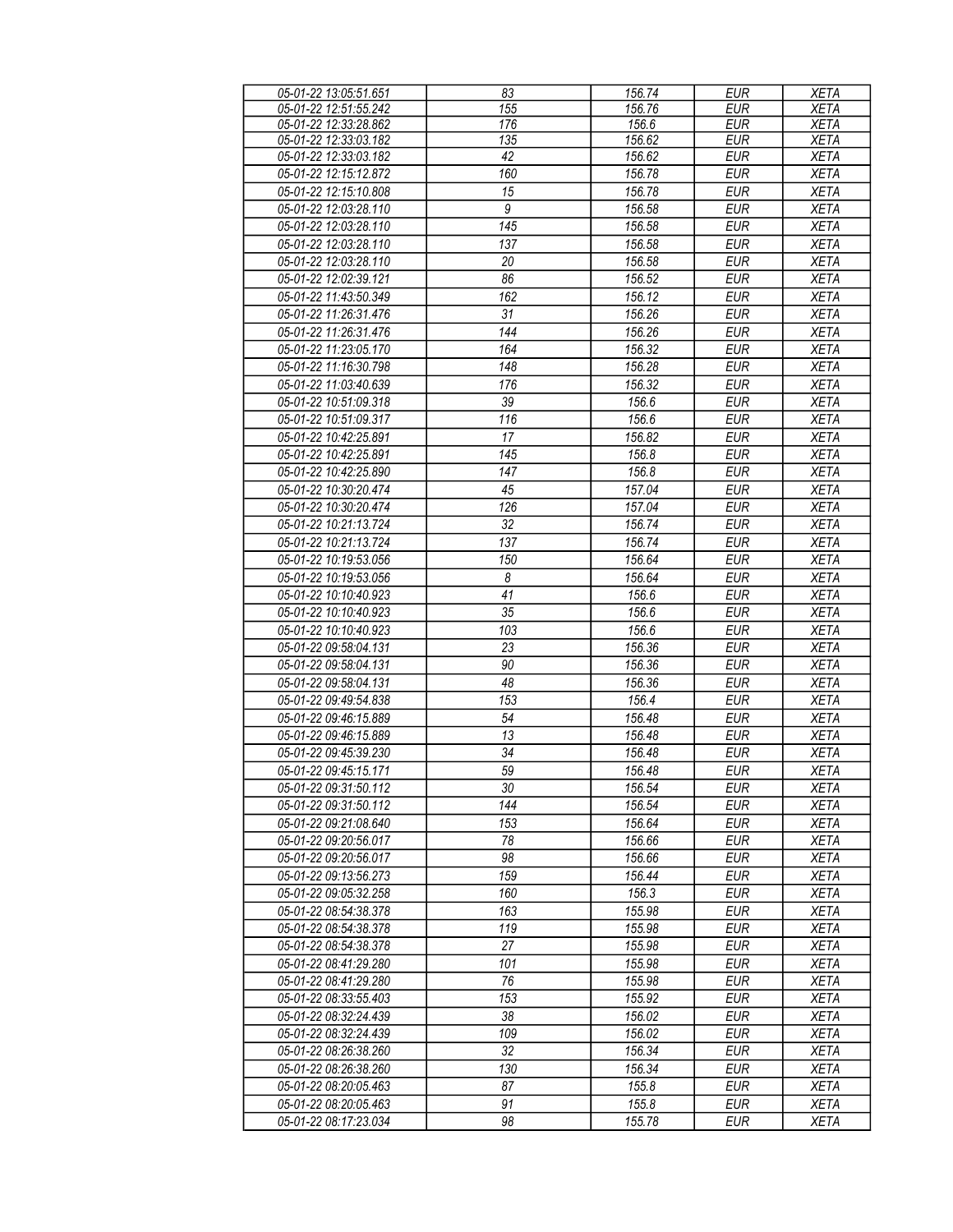| 05-01-22 08:17:23.034 | 44  | 155.78 | EUR | <b>XFTA</b> |
|-----------------------|-----|--------|-----|-------------|
| 05-01-22 08:17:23.034 |     | 155.78 | EUR | <b>XFTA</b> |
| 05-01-22 08:14:40.130 | 20  | 155.72 | EUR | <b>XFTA</b> |
| 05-01-22 08:14:39.496 | 145 | 155.74 | EUR | <b>XFTA</b> |
| 05-01-22 08:14:39.496 |     | 155.74 | EUR | <b>XFTA</b> |
| 05-01-22 08:08:11.529 | 148 | 156.02 | EUR | <b>XFTA</b> |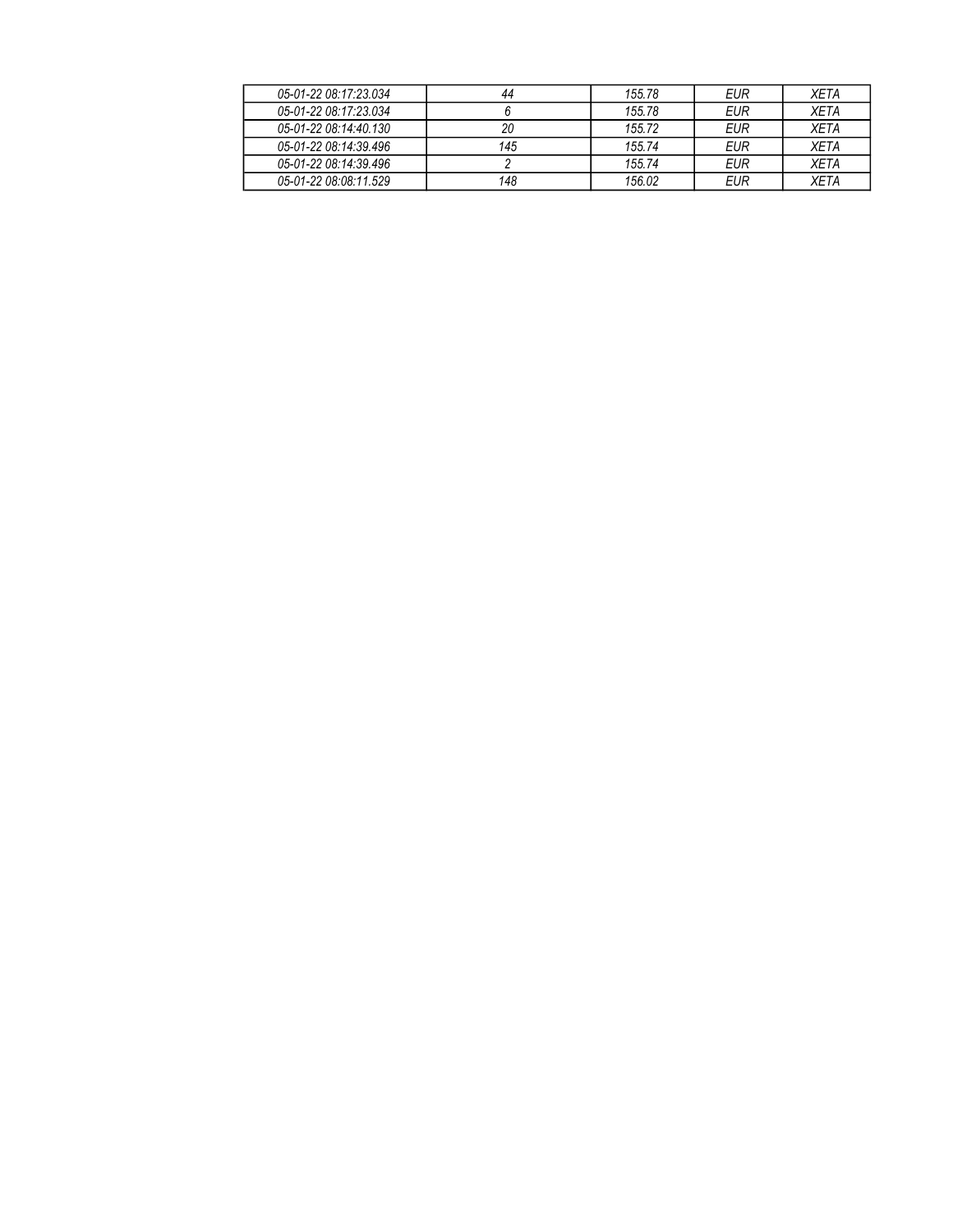## Each order relating to the buy-back programme above according to Art. 5 sec. 3 MAR in conjunction with Art. 25 sec. 1 and 2 MiFiR

In red colour are the fields according to Table 2 of the Annex of Del. Regulation (EU) 2017/580; alternatively you may report the

| Date and Time according to field 9 | <b>Segment MIC code</b><br>according to field 16 | <b>Transaction price</b><br>according to field 28 | <b>Price currency according</b><br>to field 29 | <b>Buy-sell indicator</b><br>according to field 32 |
|------------------------------------|--------------------------------------------------|---------------------------------------------------|------------------------------------------------|----------------------------------------------------|
| 05-01-22 16:24:59.001              | <b>XETA</b>                                      | 157.32                                            | <b>EUR</b>                                     | <b>BUY</b>                                         |
| 05-01-22 16:24:59.001              | <b>XETA</b>                                      | 157.32                                            | <b>EUR</b>                                     | <b>BUY</b>                                         |
| 05-01-22 16:08:28.068              | <b>XETA</b>                                      | 157.46                                            | <b>EUR</b>                                     | <b>BUY</b>                                         |
| 05-01-22 16:08:27.012              | <b>XETA</b>                                      | 157.46                                            | <b>EUR</b>                                     | <b>BUY</b>                                         |
| 05-01-22 16:08:26.698              | <b>XETA</b>                                      | 157.46                                            | <b>EUR</b>                                     | <b>BUY</b>                                         |
| 05-01-22 16:08:26.459              | <b>XETA</b>                                      | 157.46                                            | <b>EUR</b>                                     | <b>BUY</b>                                         |
| 05-01-22 16:08:00.225              | <b>XETA</b>                                      | 157.46                                            | <b>EUR</b>                                     | <b>BUY</b>                                         |
| 05-01-22 16:08:00.225              | <b>XETA</b>                                      | 157.46                                            | <b>EUR</b>                                     | <b>BUY</b>                                         |
| 05-01-22 16:08:00.225              | <b>XETA</b>                                      | 157.46                                            | <b>EUR</b>                                     | <b>BUY</b>                                         |
| 05-01-22 16:01:23.246              | <b>XETA</b>                                      | 157.48                                            | <b>EUR</b>                                     | <b>BUY</b>                                         |
| 05-01-22 15:53:22.262              | <b>XETA</b>                                      | 157.36                                            | <b>EUR</b>                                     | <b>BUY</b>                                         |
| 05-01-22 15:53:22.262              | <b>XETA</b>                                      | 157.36                                            | <b>EUR</b>                                     | <b>BUY</b>                                         |
| 05-01-22 15:49:31.119              | <b>XETA</b>                                      | 157.3                                             | <b>EUR</b>                                     | <b>BUY</b>                                         |
| 05-01-22 15:48:36.744              | <b>XETA</b>                                      | 157.28                                            | <b>EUR</b>                                     | <b>BUY</b>                                         |
| 05-01-22 15:46:53.401              | <b>XETA</b>                                      | 157.26                                            | <b>EUR</b>                                     | <b>BUY</b>                                         |
| 05-01-22 15:40:32.835              | <b>XETA</b>                                      | 157.24                                            | <b>EUR</b>                                     | <b>BUY</b>                                         |
| 05-01-22 15:40:32.835              | <b>XETA</b>                                      | 157.24                                            | <b>EUR</b>                                     | <b>BUY</b>                                         |
| 05-01-22 15:37:18.733              | <b>XETA</b>                                      | 157.26                                            | <b>EUR</b>                                     | <b>BUY</b>                                         |
| 05-01-22 15:29:43.633              | <b>XETA</b>                                      | 157.28                                            | <b>EUR</b>                                     | <b>BUY</b>                                         |
| 05-01-22 15:29:43.633              | <b>XETA</b>                                      | 157.28                                            | <b>EUR</b>                                     | <b>BUY</b>                                         |
| 05-01-22 15:29:19.572              | <b>XETA</b>                                      | 157.28                                            | <b>EUR</b>                                     | <b>BUY</b>                                         |
| 05-01-22 15:29:04.434              | <b>XETA</b>                                      | 157.28                                            | <b>EUR</b>                                     | <b>BUY</b>                                         |
| 05-01-22 15:29:01.249              | <b>XETA</b>                                      | 157.28                                            | <b>EUR</b>                                     | <b>BUY</b>                                         |
| 05-01-22 15:25:11.044              | <b>XETA</b>                                      | 157.34                                            | <b>EUR</b>                                     | <b>BUY</b>                                         |
| 05-01-22 15:23:32.399              | <b>XETA</b>                                      | 157.26                                            | <b>EUR</b>                                     | <b>BUY</b>                                         |
| 05-01-22 15:23:32.399              | <b>XETA</b>                                      | 157.26                                            | <b>EUR</b>                                     | <b>BUY</b>                                         |
| 05-01-22 15:21:59.841              | <b>XETA</b>                                      | 157.3                                             | <b>EUR</b>                                     | <b>BUY</b>                                         |
| 05-01-22 15:21:26.408              | <b>XETA</b>                                      | 157.28                                            | <b>EUR</b>                                     | <b>BUY</b>                                         |
| 05-01-22 15:13:51.576              | <b>XETA</b>                                      | 157.4                                             | <b>EUR</b>                                     | <b>BUY</b>                                         |
| 05-01-22 15:13:51.576              | <b>XETA</b>                                      | 157.4                                             | <b>EUR</b>                                     | <b>BUY</b>                                         |
| 05-01-22 15:06:27.040              | <b>XETA</b>                                      | 157.36                                            | <b>EUR</b>                                     | <b>BUY</b>                                         |
| 05-01-22 15:01:13.695              | <b>XETA</b>                                      | 157.3                                             | <b>EUR</b>                                     | <b>BUY</b>                                         |
| 05-01-22 14:58:50.919              | <b>XETA</b>                                      | 157.16                                            | <b>EUR</b>                                     | <b>BUY</b>                                         |
| 05-01-22 14:52:06.208              | <b>XETA</b>                                      | 157.22                                            | <b>EUR</b>                                     | <b>BUY</b>                                         |
| 05-01-22 14:50:56.784              | <b>XETA</b>                                      | 157.02                                            | <b>EUR</b>                                     | <b>BUY</b>                                         |
| 05-01-22 14:45:10.470              | <b>XETA</b>                                      | 157.16                                            | <b>EUR</b>                                     | <b>BUY</b>                                         |
| 05-01-22 14:44:18.227              | <b>XETA</b>                                      | 157.12                                            | <b>EUR</b>                                     | <b>BUY</b>                                         |
| 05-01-22 14:40:02.707              | <b>XETA</b>                                      | 157.02                                            | <b>EUR</b>                                     | <b>BUY</b>                                         |
| 05-01-22 14:35:53.726              | <b>XETA</b>                                      | 156.92                                            | <b>EUR</b>                                     | <b>BUY</b>                                         |
| 05-01-22 14:29:20.763              | <b>XETA</b>                                      | 157.12                                            | <b>EUR</b>                                     | <b>BUY</b>                                         |
| 05-01-22 14:29:20.763              | <b>XETA</b>                                      | 157.12                                            | <b>EUR</b>                                     | <b>BUY</b>                                         |
| 05-01-22 14:19:03.471              | <b>XETA</b>                                      | 157.12                                            | <b>EUR</b>                                     | <b>BUY</b>                                         |
| 05-01-22 14:19:03.471              | <b>XETA</b>                                      | 157.12                                            | <b>EUR</b>                                     | <b>BUY</b>                                         |
| 05-01-22 14:19:03.470              | <b>XETA</b>                                      | 157.12                                            | <b>EUR</b>                                     | <b>BUY</b>                                         |
| 05-01-22 14:07:32.795              | <b>XETA</b>                                      | 157                                               | <b>EUR</b>                                     | <b>BUY</b>                                         |
| 05-01-22 14:07:32.795              | <b>XETA</b>                                      | 157                                               | <b>EUR</b>                                     | <b>BUY</b>                                         |
| 05-01-22 14:00:44.882              | <b>XETA</b>                                      | 157.1                                             | <b>EUR</b>                                     | <b>BUY</b>                                         |
| 05-01-22 13:52:30.464              | <b>XETA</b>                                      | 156.74                                            | <b>EUR</b>                                     | <b>BUY</b>                                         |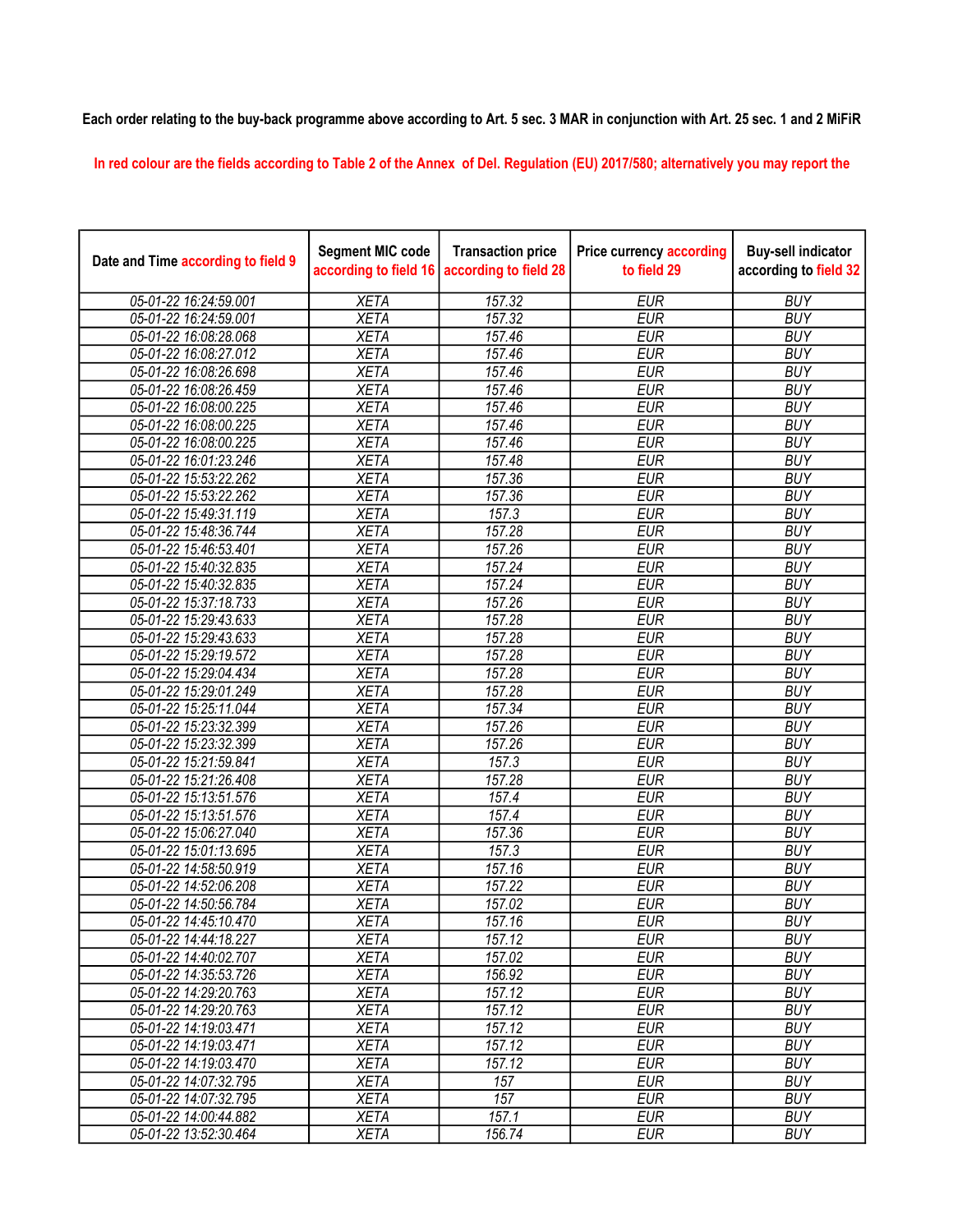| 05-01-22 13:47:25.264 | <b>XETA</b> | 156.88 | <b>EUR</b> | <b>BUY</b> |
|-----------------------|-------------|--------|------------|------------|
| 05-01-22 13:35:42.505 | <b>XETA</b> | 156.84 | <b>EUR</b> | <b>BUY</b> |
| 05-01-22 13:35:42.505 | <b>XETA</b> | 156.84 | <b>EUR</b> | <b>BUY</b> |
| 05-01-22 13:20:00.555 | <b>XETA</b> | 156.64 | <b>EUR</b> | <b>BUY</b> |
| 05-01-22 13:20:00.555 | <b>XETA</b> | 156.64 | <b>EUR</b> | <b>BUY</b> |
| 05-01-22 13:20:00.555 | <b>XETA</b> | 156.64 | <b>EUR</b> | <b>BUY</b> |
| 05-01-22 13:19:50.450 | <b>XETA</b> | 156.64 | <b>EUR</b> | <b>BUY</b> |
| 05-01-22 13:05:51.651 | <b>XETA</b> | 156.74 | <b>EUR</b> | <b>BUY</b> |
| 05-01-22 13:05:51.651 | <b>XETA</b> | 156.74 | <b>EUR</b> | <b>BUY</b> |
| 05-01-22 12:51:55.242 | <b>XETA</b> | 156.76 | <b>EUR</b> | <b>BUY</b> |
| 05-01-22 12:33:28.862 | <b>XETA</b> | 156.6  | <b>EUR</b> | <b>BUY</b> |
| 05-01-22 12:33:03.182 | <b>XETA</b> | 156.62 | <b>EUR</b> | <b>BUY</b> |
| 05-01-22 12:33:03.182 | <b>XETA</b> | 156.62 | <b>EUR</b> | <b>BUY</b> |
| 05-01-22 12:15:12.872 | <b>XETA</b> | 156.78 | <b>EUR</b> | <b>BUY</b> |
| 05-01-22 12:15:10.808 | <b>XETA</b> | 156.78 | <b>EUR</b> | <b>BUY</b> |
| 05-01-22 12:03:28.110 | <b>XETA</b> | 156.58 | <b>EUR</b> | <b>BUY</b> |
| 05-01-22 12:03:28.110 | <b>XETA</b> | 156.58 | <b>EUR</b> | <b>BUY</b> |
| 05-01-22 12:03:28.110 | <b>XETA</b> | 156.58 | <b>EUR</b> | <b>BUY</b> |
| 05-01-22 12:03:28.110 | <b>XETA</b> | 156.58 | <b>EUR</b> | <b>BUY</b> |
| 05-01-22 12:02:39.121 | <b>XETA</b> | 156.52 | <b>EUR</b> | <b>BUY</b> |
| 05-01-22 11:43:50.349 | <b>XETA</b> | 156.12 | <b>EUR</b> | <b>BUY</b> |
| 05-01-22 11:26:31.476 | <b>XETA</b> | 156.26 | <b>EUR</b> | <b>BUY</b> |
| 05-01-22 11:26:31.476 | <b>XETA</b> | 156.26 | <b>EUR</b> | <b>BUY</b> |
| 05-01-22 11:23:05.170 | <b>XETA</b> | 156.32 | <b>EUR</b> | <b>BUY</b> |
| 05-01-22 11:16:30.798 |             | 156.28 |            | <b>BUY</b> |
|                       | <b>XETA</b> |        | <b>EUR</b> |            |
| 05-01-22 11:03:40.639 | <b>XETA</b> | 156.32 | <b>EUR</b> | <b>BUY</b> |
| 05-01-22 10:51:09.318 | <b>XETA</b> | 156.6  | <b>EUR</b> | <b>BUY</b> |
| 05-01-22 10:51:09.317 | <b>XETA</b> | 156.6  | <b>EUR</b> | <b>BUY</b> |
| 05-01-22 10:42:25.891 | <b>XETA</b> | 156.82 | <b>EUR</b> | <b>BUY</b> |
| 05-01-22 10:42:25.891 | <b>XETA</b> | 156.8  | <b>EUR</b> | <b>BUY</b> |
| 05-01-22 10:42:25.890 | <b>XETA</b> | 156.8  | <b>EUR</b> | <b>BUY</b> |
| 05-01-22 10:30:20.474 | <b>XETA</b> | 157.04 | <b>EUR</b> | <b>BUY</b> |
| 05-01-22 10:30:20.474 | <b>XETA</b> | 157.04 | <b>EUR</b> | <b>BUY</b> |
| 05-01-22 10:21:13.724 | <b>XETA</b> | 156.74 | <b>EUR</b> | <b>BUY</b> |
| 05-01-22 10:21:13.724 | <b>XETA</b> | 156.74 | <b>EUR</b> | <b>BUY</b> |
| 05-01-22 10:19:53.056 | <b>XETA</b> | 156.64 | <b>EUR</b> | <b>BUY</b> |
| 05-01-22 10:19:53.056 | <b>XETA</b> | 156.64 | <b>EUR</b> | <b>BUY</b> |
| 05-01-22 10:10:40.923 | <b>XETA</b> | 156.6  | EUR        | <b>BUY</b> |
| 05-01-22 10:10:40.923 | <b>XETA</b> | 156.6  | <b>EUR</b> | <b>BUY</b> |
| 05-01-22 10:10:40.923 | <b>XETA</b> | 156.6  | <b>EUR</b> | <b>BUY</b> |
| 05-01-22 09:58:04.131 | <b>XETA</b> | 156.36 | <b>EUR</b> | <b>BUY</b> |
| 05-01-22 09:58:04.131 |             | 156.36 | <b>EUR</b> | <b>BUY</b> |
|                       | <b>XETA</b> |        |            |            |
| 05-01-22 09:58:04.131 | <b>XETA</b> | 156.36 | <b>EUR</b> | <b>BUY</b> |
| 05-01-22 09:49:54.838 | <b>XETA</b> | 156.4  | <b>EUR</b> | <b>BUY</b> |
| 05-01-22 09:46:15.889 | <b>XETA</b> | 156.48 | <b>EUR</b> | <b>BUY</b> |
| 05-01-22 09:46:15.889 | <b>XETA</b> | 156.48 | <b>EUR</b> | <b>BUY</b> |
| 05-01-22 09:45:39.230 | <b>XETA</b> | 156.48 | <b>EUR</b> | <b>BUY</b> |
| 05-01-22 09:45:15.171 | <b>XETA</b> | 156.48 | <b>EUR</b> | <b>BUY</b> |
| 05-01-22 09:31:50.112 | <b>XETA</b> | 156.54 | <b>EUR</b> | <b>BUY</b> |
| 05-01-22 09:31:50.112 | <b>XETA</b> | 156.54 | <b>EUR</b> | <b>BUY</b> |
| 05-01-22 09:21:08.640 | <b>XETA</b> | 156.64 | <b>EUR</b> | <b>BUY</b> |
| 05-01-22 09:20:56.017 | <b>XETA</b> | 156.66 | <b>EUR</b> | <b>BUY</b> |
| 05-01-22 09:20:56.017 | <b>XETA</b> | 156.66 | <b>EUR</b> | <b>BUY</b> |
| 05-01-22 09:13:56.273 | <b>XETA</b> | 156.44 | <b>EUR</b> | <b>BUY</b> |
|                       |             |        |            |            |